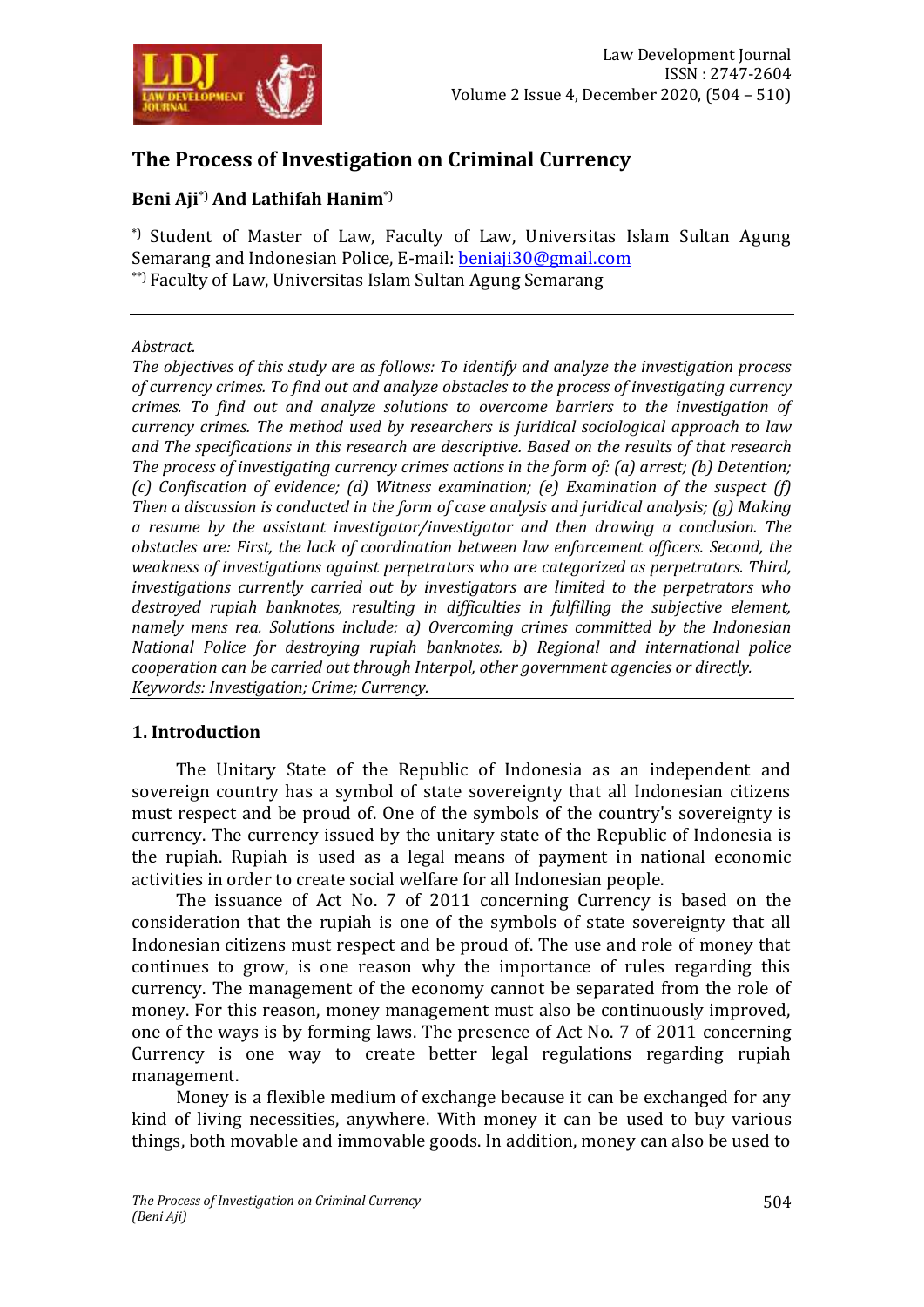

pay fees for services such as transportation fees, banking services, building construction services, telephone services, and other services.<sup>1</sup>

The role of money is very important in the country's economy because money has several functions, including as a means of exchange or means of paying and measuring prices so that it can be said that money is one of the main tools of the economy. Currency that supports the economy of a country will run well so that it supports the achievement of the goals of the state, namely achieving a just and prosperous society. In addition, if viewed specifically from the monetary sector, the amount of money circulating in a country must be managed properly in accordance with the needs of the economy.

The characteristics of this special characteristic are open, semi-closed and closed. This special characteristic is used in order to recognize the rupiah from counterfeiting in the form of imitating currency.<sup>2</sup> Currency counterfeiting is classified as a crime.<sup>3</sup>

The modes and forms of crimes against currency, especially the destruction of rupiah banknotes, are increasingly developing. Meanwhile, the provisions for the crime of destroying rupiah banknotes as stipulated in the Criminal Code are deemed not to comprehensively regulate the types of actions and sanctions that are threatened. With this premise, the birth of a new legal regulation that discusses the rupiah as the currency of Indonesia, along with the prohibitions and sanctions in a law, is expected to be a new step in the effort to eradicate the criminal act of destroying rupiah banknotes in Indonesia.

The objectives of this study are as follows: To identify and analyze the investigation process of currency crimes. To find out and analyze obstacles to the process of investigating currency crimes. To find out and analyze solutions to overcome barriers to the investigation of currency crimes.

#### **2. Research methods**

The approach method used in this research is a sociological juridical method (Sociological Research) which emphasizes practice in the field related to aspects of the law or legislation that applies to the object of research being discussed and looks at the legal norms that apply and is then linked with the facts and facts contained in people's lives and discusses how hum operates in society.<sup>4</sup> This research is a descriptive study, namely research that describes the characteristics of an individual, the circumstances and symptoms of a particular group to determine the spread of a social phenomenon in society.

#### **3. Result and Discussion**

 $\overline{a}$ 

## **3.1. Currency Crime Investigation Process**

<sup>1</sup> Supramono, Gatot. (2014). *Hukum Uang Di Indonesia*. Bekasi: Gramata Publising. p. 9.

<sup>2</sup> Shadily, Hassan. (2000). *Kamus Besar Bahasa Indonesia*. Jakarta: Gramedia. p. 369.

<sup>3</sup> Mulyanto in Faisal Salam. (2004). *Pemberantasan Tindak Pidana Korupsi*. Bandung: Pustaka. p. 84

<sup>4</sup> Amuruddin and Zainal Asikin. (2003). *Pengantar Metode Penelitian Hukum*. Jakarta: Raja Grafindo Persada. p. 21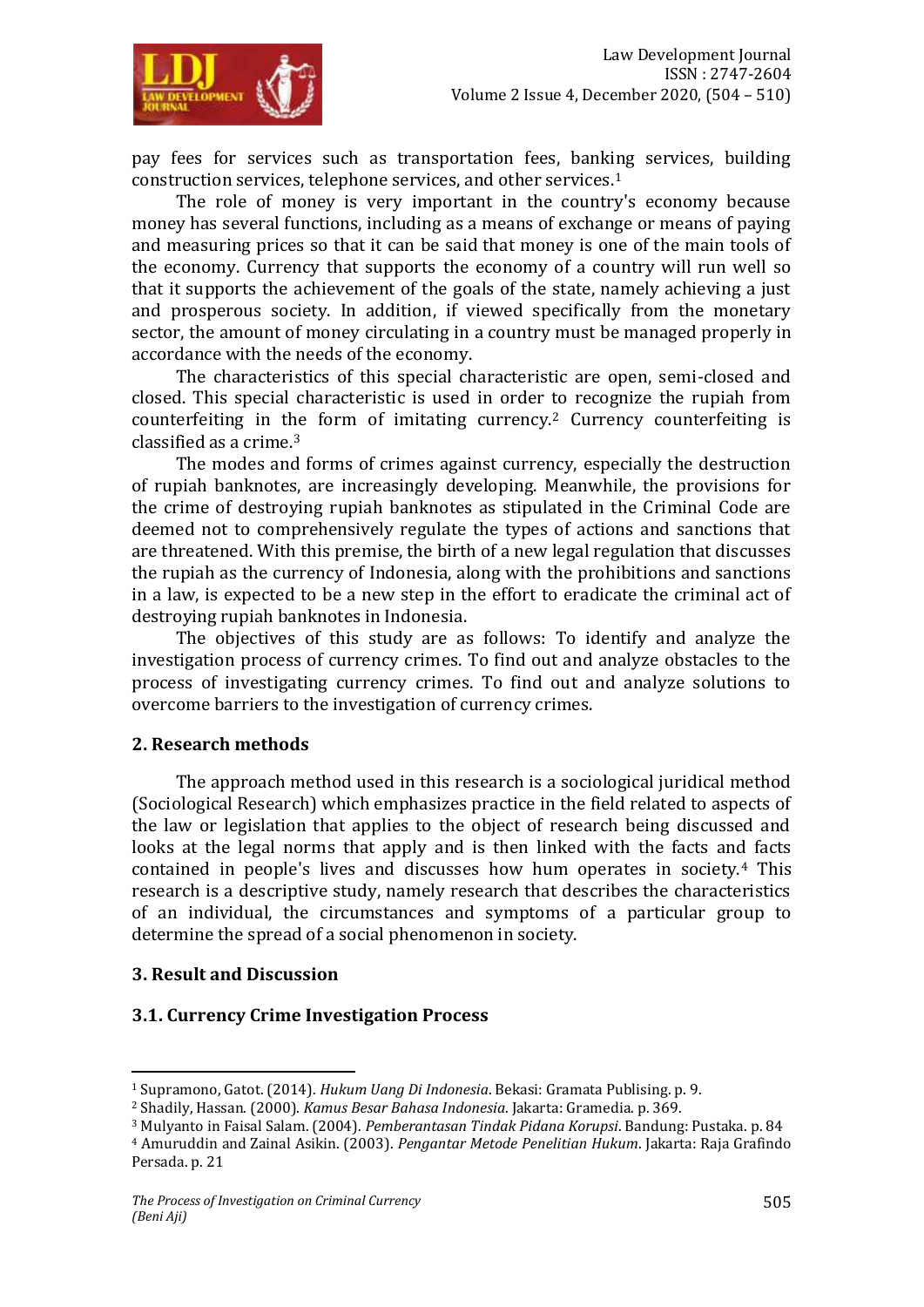

In accordance with Article 1 point 2 of the Criminal Procedure Code, it is stated that: Investigation is a series of actions by an investigator in matters and according to methods regulated in this Law to seek and collect evidence which with that evidence sheds light on a criminal act and in order to find the suspect.<sup>5</sup>

In this investigation the police played a role, although it was the prosecutor who would ultimately use the results obtained for the purpose of bringing the defendant to trial. However, it is clear that one cannot do it alone. Therefore, there is assistance from other officials. For the success of the prosecution work, it is only natural that the prosecutor can supervise, coordinate and give instructions to investigating officials who assist in gathering such evidence.<sup>6</sup>

Meanwhile, the process of investigating criminal acts concerning currency includes actions in the form of: (a) The arrest of the suspect, which is then issued an official report of the arrest; (b) The detention of a suspect, which is then made an Official Report of the detention; (c) Confiscation of evidence, which is then made an official report of confiscation; (d) Examination of witnesses so that evidence of the testimony of witnesses is obtained; (e) Examination of the suspect Hasan Basir so that evidence of the suspect's statement is obtained; (f) Then, a case analysis and juridical analysis are carried out. (g) Making a resume by the assistant investigator/investigator and making a conclusion.

## **3.2Barriers to the Investigation Process of Currency Crimes**

Polri's performance improves and strengthens Polri in achieving the common goal of protecting the community. Play a role in preventing the circulation of counterfeit money by providing guidance and counseling, especially for the general public and for institutions conducting financial cooperation with Bank Indonesia. For the issue of extension, the time and place were determined from the results of the evaluation in the areas where counterfeit money was found.<sup>7</sup>

Law enforcement as a process is essentially the application of discretion which involves making decisions that are not strictly regulated by legal principles, but have an element of personal judgment. Thus in essence discretion is between law and morals (ethics in the narrow sense).<sup>8</sup>

Barriers to the investigation of currency crimes include:

 Lack of coordination among law enforcement officers in the field regarding proving currency counterfeiting as an internal obstacle. This is evidenced by the absence of a common perception regarding law enforcement in implementing articles as regulated in the Criminal Code and Act No. 7 of 2011 concerning Currency. To overcome this internal obstacle requires coordination and a memorandum of understanding between law enforcement officials within the

 $\overline{a}$ <sup>5</sup> Sasangka, Hari and Lily Rosita. (2003). *Hukum Pembuktian dalam Perkara Pidana*. Bandung: Mandar Maju. p. 17.

<sup>6</sup> *Ibid,* p. 26

<sup>7</sup> [Maryanto ,](https://moraref.kemenag.go.id/users/author/98810827380915158) [Danail Arifin,](https://moraref.kemenag.go.id/users/author/98810827380915432) *Special Measures for Crime Unit Police Resort Kudus in Law Enforcement of Infringement Currency Crime,* [Jurnal](https://moraref.kemenag.go.id/archives/journal/98810827380914931) Daulat Hukum, [Vol 2, No 1 \(2019\): March 2019,](https://moraref.kemenag.go.id/archives/journal/98810827380914931?issue=Vol+2%2C+No+1+%282019%29+%3A+March+2019) Universitas Islam Sultan Agung Semarang<http://dx.doi.org/10.30659/jdh.v2i1.4207>

<sup>8</sup> Soekanto, Soerjono. (2004). *Faktor-Faktor yang Mempengaruhi Penegeakan Hukum*. Jakarta: Raja Grafindo Persada. p. 7.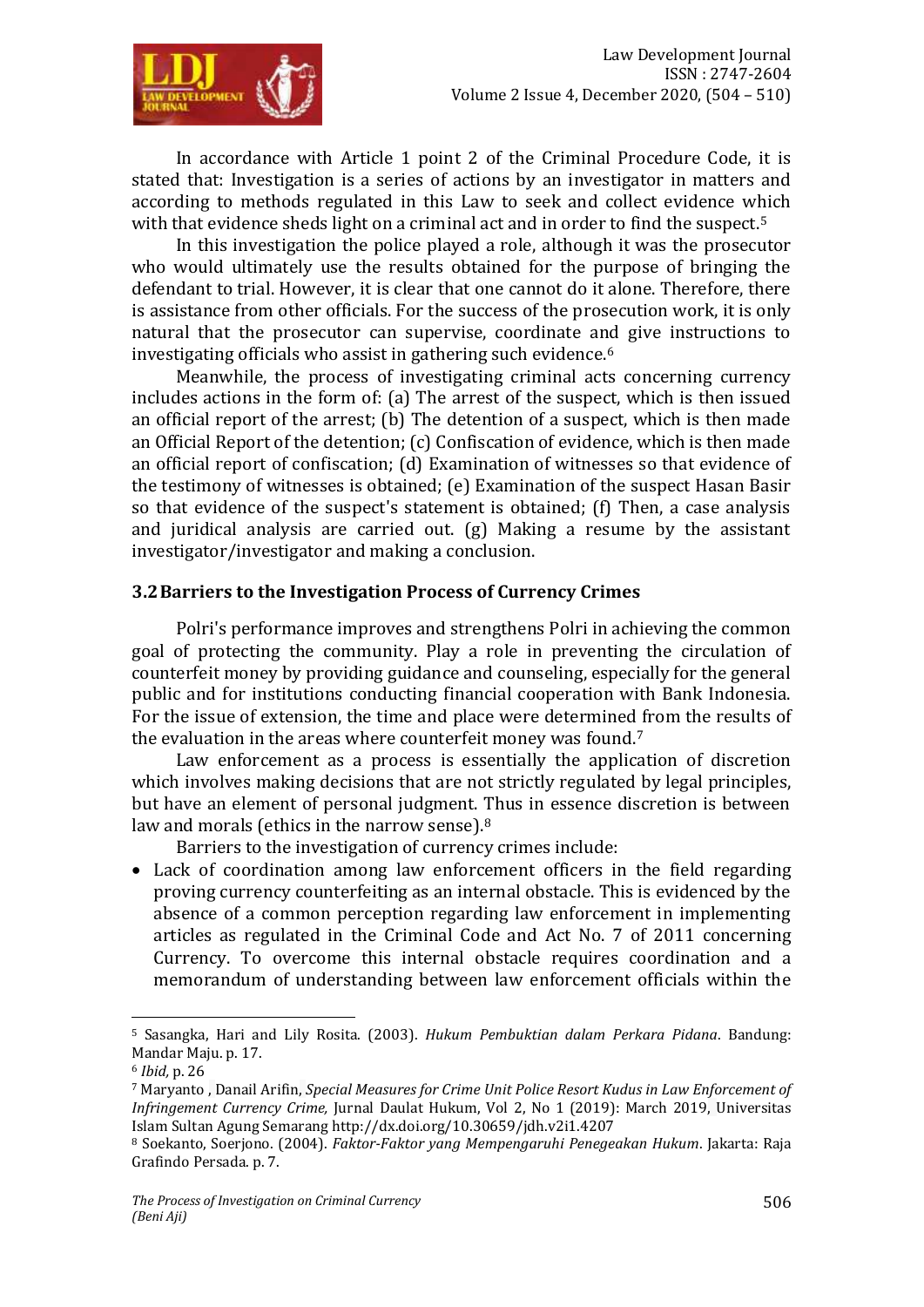

framework of the criminal justice system which is aimed at the framework of equality of perceptions to prove criminal acts of destroying banknotes.

- Human Resources (Human resources). This is the cause of the inadequate quality of investigators. Not all investigators have the qualifications of a law degree or at least have mastered the techniques and tactics of investigating the crime of destroying banknotes. According to R. Soesilo, an investigator can be said to be a professional, so he must have extensive knowledge, abilities and skills as well as attitudes and behavior that are consistent with his duties, then in carrying out his duties he will not be successful without the support of adequate equipment and funds if all of these factors can be fulfilled so that it can produce a good quality of professionalism, so the main factor in the professionalism of investigators is the human element in addition to other factors that support it, among others, facilities,<sup>9</sup>
- The low mentality of law enforcement officers. The big problem for the Indonesian nation at this time is the low quality of moral integrity and ethics of law enforcement officers, including law enforcement against currency easing crimes. It is hoped that law enforcement agencies must have two things, namely integrity and professionalism.<sup>10</sup>
- Weak investigations against perpetrators categorized as the perpetrators of the crime of destroying banknotes. This requires proactive action by investigators in disclosing criminal acts of destroying banknotes. This is intended to ensnare the perpetrators who have committed an organized crime of destroying banknotes.
- The investigations currently carried out by investigators are limited to the perpetrators who ravaged banknotes, resulting in difficulties in fulfilling the subjective element, namely mens rea.
- The results of the investigation documents for the destruction of rupiah banknotes can only be submitted to the prosecutor's office if they are complete with evidence.

## **3.3. Solutions to Overcome Barriers to Currency Criminal Investigation Process**

Crime is a portrait of the concrete reality of the development of people's lives, which directly or indirectly or is challenging the condition of society, that in the life of society there is a vulnerability gap that has the potential to give birth to individuals behaving deviantly. Within the community there is a struggle for interests which is not always fulfilled in the right way, meaning that there are improper and illegal methods that are carried out by a person or group of people to fulfill their interests.11The threat of transnational, transnational crime has become one of the world's major concerns. Southeast Asia or East Asia, including

 $\overline{a}$ <sup>9</sup> R. Soesilo. (1980). *Taktik dan Teknik Penyidikan Perkara Kriminil*. Bogor: Politea. p. 57

<sup>10</sup> Opinion, *Highlighting the Moral Quality of Law Enforcers*, quoted from /www.analisadaily.com/news/read/2011/12/10/, accessed on 29 November 2020, at 20.05 WIB <sup>11</sup> Wahid, Abdul and Mohammad Labib. (2005). *Kejahatan Mayantara (Cyber Crime)*. Bandung: Refika Aditama. p. 134.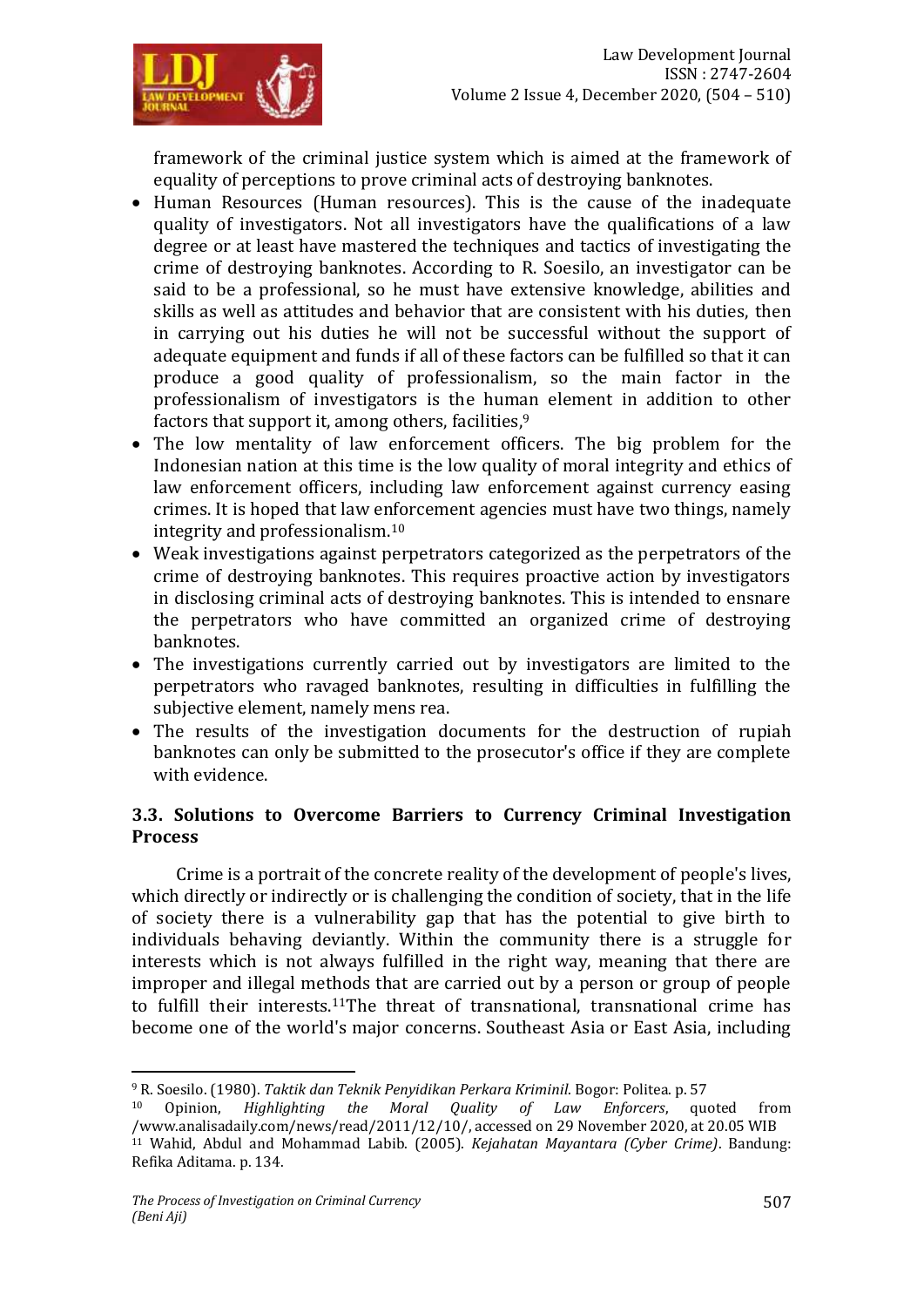

Indonesia as a whole, is classified as vulnerable to the threat of transnational crimes, such as money laundering.<sup>12</sup>

The prevailing currency in Indonesia is regulated in Act No. 7 of 2011 concerning 18 Currencies (Currency Law). Article 2 paragraph (1) of the Currency Law states that the currency of the Republic of Indonesia is Rupiah. The rupiah has a characteristic on each rupiah which is determined with the aim of showing identity, differentiating the price or nominal value, and securing the rupiah from counterfeiting. The special characteristics that exist in rupiah are regulated in Article 5 paragraph (3) and (4) of the Currency Law where this special feature is intended as a security and is contained in the design, materials and techniques of the rupiah printing. The characteristics of this special characteristic are open, semi-closed and closed.<sup>13</sup>

In addition to repressive measures, the framework for investigating currency crimes is also necessary for preemptive and preventive measures as follows:

"Pre emtive through outreach and outreach activities include:

- In this activity, efforts are made for the public to know and recognize the characteristics of real money, coins and banknotes of the Republic of Indonesia to gain participation and create immunity from being easily involved in illegal crimes, so that an attitude of participation in tackling counterfeit money crimes can be realized as early detection. if you know there is counterfeit money
- This activity is carried out in integrated collaboration between functions and coordination between sectors by involving spiritual aspects through lectures, mass media exhibitions and others.
- Counseling related to multifunctional machines.

Preventive is done through:

- Security at the official and legal place of making money.
- Supervision of printing companies, sales and trading of printing equipment and infrastructure (data, etc.)
- Monitoring and detection at the center of trade and economy.
- Strict checks at entrances through the Republic of Indonesia and across borders to guard against possible smuggling of counterfeit money.
- Good service to people who report the discovery of counterfeit bills
- Periodic supervision and circulation of multi-functional machines, for the implementation of preventive activities, coordination with various relevant agencies is carried out for accuracy, speed and confidentiality of actions.

Solutions to overcome obstacles in the investigation of currency crimes include:

• Police against the destruction of rupiah banknotes, which in practice requested assistance from Bank Indonesia as the Central Bank and the Attorney General's Office.

 $\overline{a}$ 

<sup>12</sup> Sri Endah Wahyuningsih, Rismanto*, Criminal Law Enforcement Policy Against Money Laundering in the Context of Reforming Criminal Law in Indonesia*, Jurnal Pembaharuan Hukum, Volume II No. January 1 - April 2015

<sup>13</sup> Agus Arif Wijayanto, *Currency Counterfeiting as a Crime in Indonesia*, Khaira Ummah Legal Journal Vol. 12. No. 4 December 2017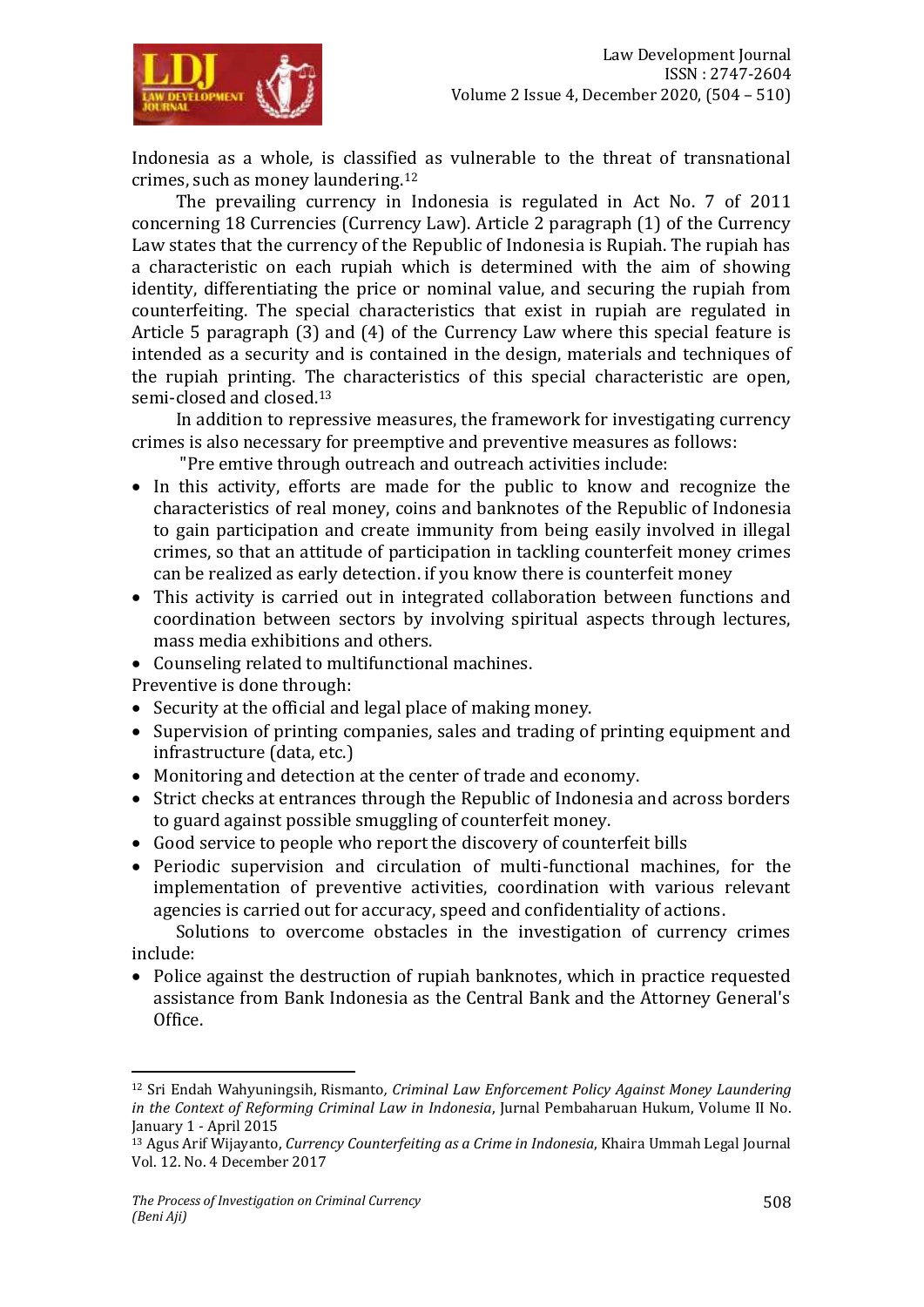

• Police cooperation, both regional and international, can be carried out through Interpol, other government agencies or directly.

## **4. Closing**

Based on the descriptions in the discussion, the following conclusions are formulated: The process of investigating criminal acts concerning currency includes actions in the form of: (a) The arrest of the suspect, which is then issued an Official Report of the arrest; (b) The detention of the suspect, which is then made an Official Report of the detention; (c) Confiscation of evidence, which is then made an official report of confiscation; (d) Examination of witnesses so that evidence of the testimony of witnesses is obtained; (e) Examination of the suspect Hasan Basir so that evidence of the suspect's statement is obtained; (f) Then conduct discussion in the form of case analysis and juridical analysis; (g) Making a resume by the assistant investigator/investigator and then drawing a conclusion. Obstacles to the Investigation Process of Currency Crime, namely First, Lack of coordination among law enforcement officers in the field regarding evidence of the destruction of rupiah banknotes, especially against perpetrators categorized as organized crimes. Second, the weakness of the investigations of the perpetrators categorized as the perpetrators of destroying the rupiah banknotes in the proof system. Third, investigations currently carried out by investigators are limited to the perpetrators of destroying rupiah banknotes, resulting in difficulties in fulfilling the subjective element, namely mens rea. Solutions to overcome obstacles in the process of investigating currency crimes include: Handling the crime of destroying rupiah banknotes by the National Police, which in its implementation requested assistance from Bank Indonesia as the Central Bank and the Attorney General's Office.

This research suggests that people treat paper money better (not scribbling, not folding banknotes excessively, not using equipment that can damage money such as staples to put money together, putting banknotes in a proper place. people participate in minimizing the habit of some people who are aware of or do not like to destroy banknotes, which is one of the symbols of our beloved Indonesian state, so that law enforcement against criminals of destroying rupiah banknotes with maximum penalties will provide a deterrent effect on the perpetrators.

## **5. References**

## **Journals**

- [1] Agus Arif Wijayanto, *Currency Counterfeiting as a Crime in Indonesia,* Khaira Ummah Legal Journal Vol. 12. No. 4 December 2017
- [2] [Maryanto,](https://moraref.kemenag.go.id/users/author/98810827380915158) [Danail Arifin,](https://moraref.kemenag.go.id/users/author/98810827380915432) *Special Measures for Crime Unit Police Resort Kudus in Law Enforcement of Infringement Currency Crime,* [Daulat](https://moraref.kemenag.go.id/archives/journal/98810827380914931) Hukum, [Vol 2, No 1](https://moraref.kemenag.go.id/archives/journal/98810827380914931?issue=Vol+2%2C+No+1+%282019%29+%3A+March+2019)  [\(2019\): March 2019,](https://moraref.kemenag.go.id/archives/journal/98810827380914931?issue=Vol+2%2C+No+1+%282019%29+%3A+March+2019) Sultan Agung Islamic University Semarang, <http://dx.doi.org/10.30659/jdh.v2i1.4207>
- [3] Sri Endah Wahyuningsih, Rismanto, *Criminal Law Enforcement Policy Against Money Laundering in the Context of Reforming Criminal Law in Indonesia*, Jurnal Pembaharuan Hukum Volume II No. January 1 - April 2015